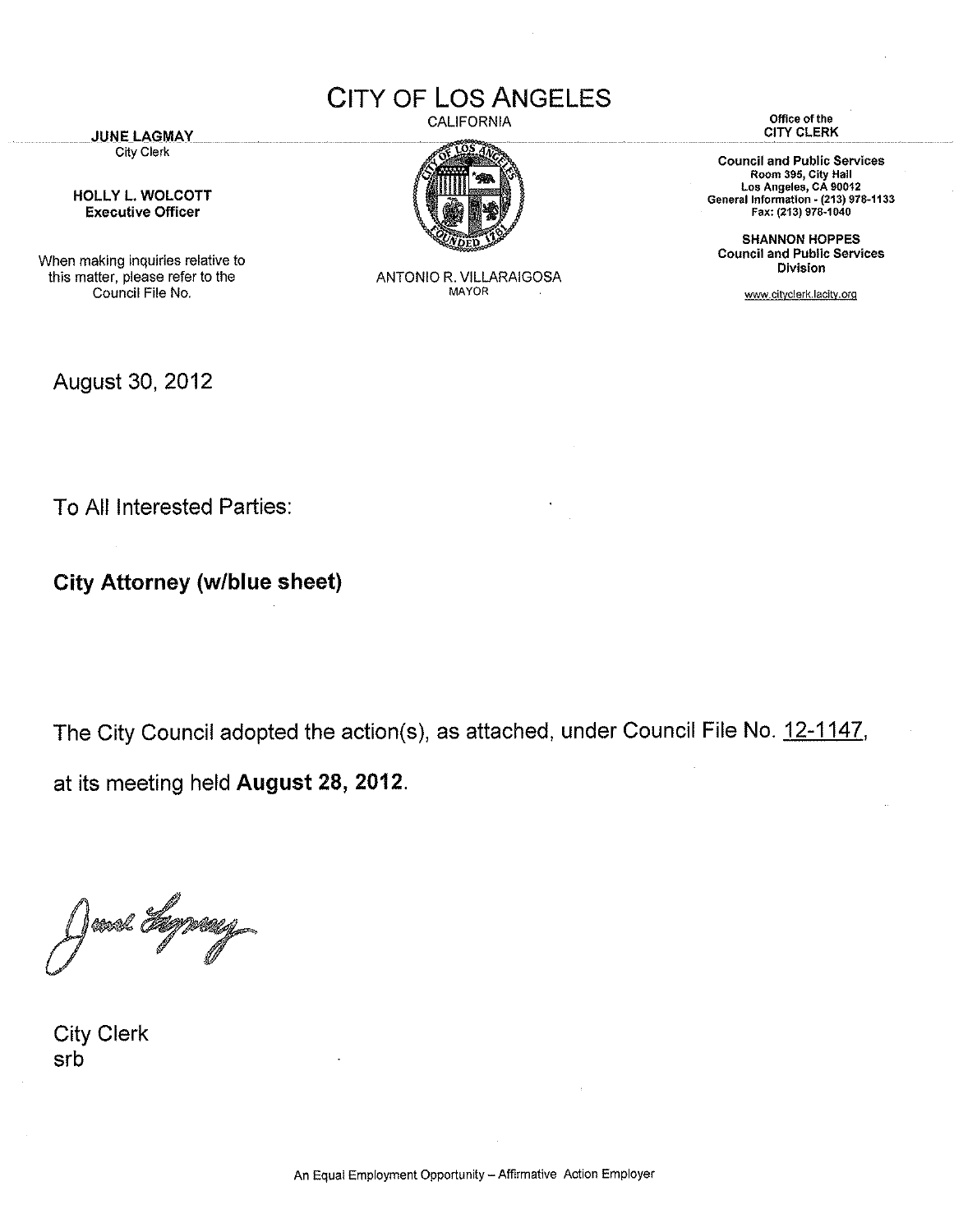## **COMMUNICATION**

## ·· **T0: LOS ANGELES CITY COUNCIL**

**FILE N0.12-1147** 

## **FROM: COUNCILMEMBER PAUL KORETZ, CHAIR PERSONNEL AND ANIMAL WELFARE COMMITTEE**

COMMUNICATION FROM CHAIR, PERSONNEL AND ANIMAL WELFARE COMMITTEE relative to proposed amendments to various sections of the Los Angeles Municipal Code (LAMC) pertaining to spay, neuter and breeding permits.

Recommendations for Council action:

- 1. REQUEST that the City Attorney, in coordination with the Department of Animal Services (DAS), prepare and present an Ordinance to implement the following changes to the LAMC, as detailed in the Department's report, attached to the Council file:
	- a. Amend the spay/neuter ordinance exemption procedure relative to breed registries, changing the definition of registries qualifying an animal for exemption.
	- b. Delete the exemption relative to animal training.
	- c. Change the exemption procedure as it relates to obtaining a medical deferment, adding requirements and other details as deletions of lifetime exemptions.
	- d. Delete references in the Code to the Spay/Neuter Advisory Committee, which has completed its work and sunsetted as per the original ordinance.
	- e. Add a section to the spay/neuter Code requiring the sterilization under most circumstances of stray owned animals impounded by the Department as modified by Council.
	- f. Amend the Code section on penalties to specify that penalties imposed by that section are not waivable if the non-compliant owner transfers or abandons the animal in question.
	- g. Add a section requiring periodic updating and/or clarification of terminology, as necessary and appropriate.
	- h. Add language and sections to the Breeding Permit Code requiring that animals permitted to breed be micro chipped and setting forth additional requirements for and restrictions upon the issuance of breeding permits. A differentiation is made between guard dogs and working dogs.
- 2. INSTRUCT the DAS to:
	- a. Update Standard Operating Procedures and ancillary documents to ensure that all staff has access to clear information on how to enforce the spay/neuter and breeding permit code sections and process exemption requests fairly and accurately.
	- b. Modify the Department's record-keeping to ensure that all categories of licenses and spay/neuter exemptions are tracked separately and that the licensing status of individual dogs can be readily ascertained.